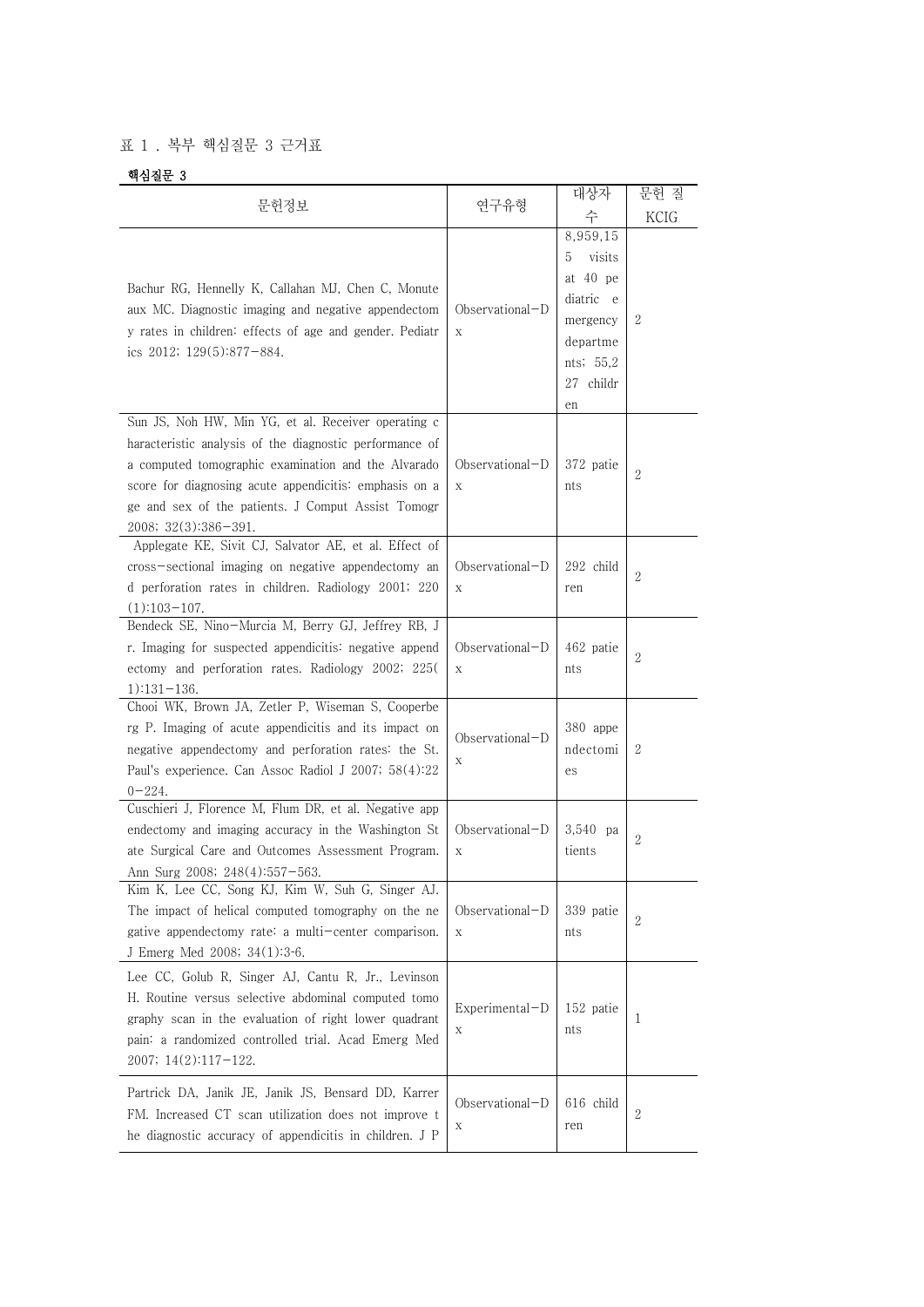| ediatr Surg 2003; 38(5):659-662.                                                                                                                                                                                                                                                                   |                                |                                                                                                                             |                |
|----------------------------------------------------------------------------------------------------------------------------------------------------------------------------------------------------------------------------------------------------------------------------------------------------|--------------------------------|-----------------------------------------------------------------------------------------------------------------------------|----------------|
| Raja AS, Wright C, Sodickson AD, et al. Negative app<br>endectomy rate in the era of $CT$ : an $18$ -year perspe<br>ctive. Radiology 2010; $256(2):460-465$ .<br>Rao PM, Rhea JT, Novelline RA, Mostafavi AA, McCa                                                                                 | Observational-D<br>$\mathbf X$ | $719 - bed$<br>tertiary c<br>are adult<br>teaching<br>hospital;<br>58,000 a<br>nnual em<br>ergency<br>departme<br>nt visits | 4              |
| be CJ. Effect of computed tomography of the appendi<br>x on treatment of patients and use of hospital resourc<br>es. N Engl J Med 1998; 338(3):141-146.                                                                                                                                            | Observational-D<br>$\mathbf X$ | 100 patie<br>nts                                                                                                            | 3              |
| Rao PM, Rhea JT, Rattner DW, Venus LG, Novelline<br>RA. Introduction of appendiceal CT: impact on negativ<br>e appendectomy and appendiceal perforation rates. An<br>n Surg 1999; 229(3):344-349.                                                                                                  | Observational-D<br>$\mathbf X$ | 493 (199<br>$2 - 1995$ )<br>209 (199<br>7)<br>206<br>(without)<br>subseque<br>nt appen<br>dectom<br>y)                      | 2              |
| Hershko DD, Sroka G, Bahouth H, Ghersin E, Mahajna<br>A, Krausz MM. The role of selective computed tomog<br>raphy in the diagnosis and management of suspected<br>acute appendicitis. Am Surg 2002; 68(11):1003-100<br>7.                                                                          | Observational-D<br>$\mathbf X$ | 308 patie<br>nts                                                                                                            | $\mathbf{2}$   |
| Raman SS, Lu DS, Kadell BM, Vodopich DJ, Sayre J,<br>Cryer H. Accuracy of nonfocused helical CT for the d<br>iagnosis of acute appendicitis: a 5-year review. AJR<br>2002; 178(6):1319-1325.                                                                                                       | Observational-D<br>X           | 650 patie<br>nts                                                                                                            | 2              |
| van Randen A, Bipat S, Zwinderman AH, Ubbink DT,<br>Stoker J, Boermeester MA. Acute appendicitis: meta-<br>analysis of diagnostic performance of CT and graded<br>compression US related to prevalence of disease. Radi<br>ology 2008; $249(1):97-106$ .                                           | Review/Other-D<br>$\mathbf X$  | 6<br>studie<br>s; $671p$<br>atients                                                                                         | 2              |
| Chen SC, Chen KM, Wang SM, Chang KJ. Abdominal<br>sonography screening of clinically diagnosed or suspec<br>ted appendicitis before surgery. World J Surg 1998; 2<br>$2(5):449-452.$                                                                                                               | Observational-D<br>$\mathbf X$ | 191 patie<br>nts                                                                                                            | $\overline{2}$ |
| Morse BC, Roettger RH, Kalbaugh CA, Blackhurst D<br>W, Hines WB, Jr. Abdominal CT scanning in reproduc<br>tive-age women with right lower quadrant abdominal<br>pain: does its use reduce negative appendectomy rate<br>s and healthcare costs? Am Surg 2007; $73(6):580-5$<br>84; discussion 584. | Observational-D<br>$\mathbf X$ | 439 patie<br>nts                                                                                                            | 2              |
| Krajewski S, Brown J, Phang PT, Raval M, Brown CJ.                                                                                                                                                                                                                                                 | Review/Other-D                 | 28<br>articl                                                                                                                | $\mathbf{2}$   |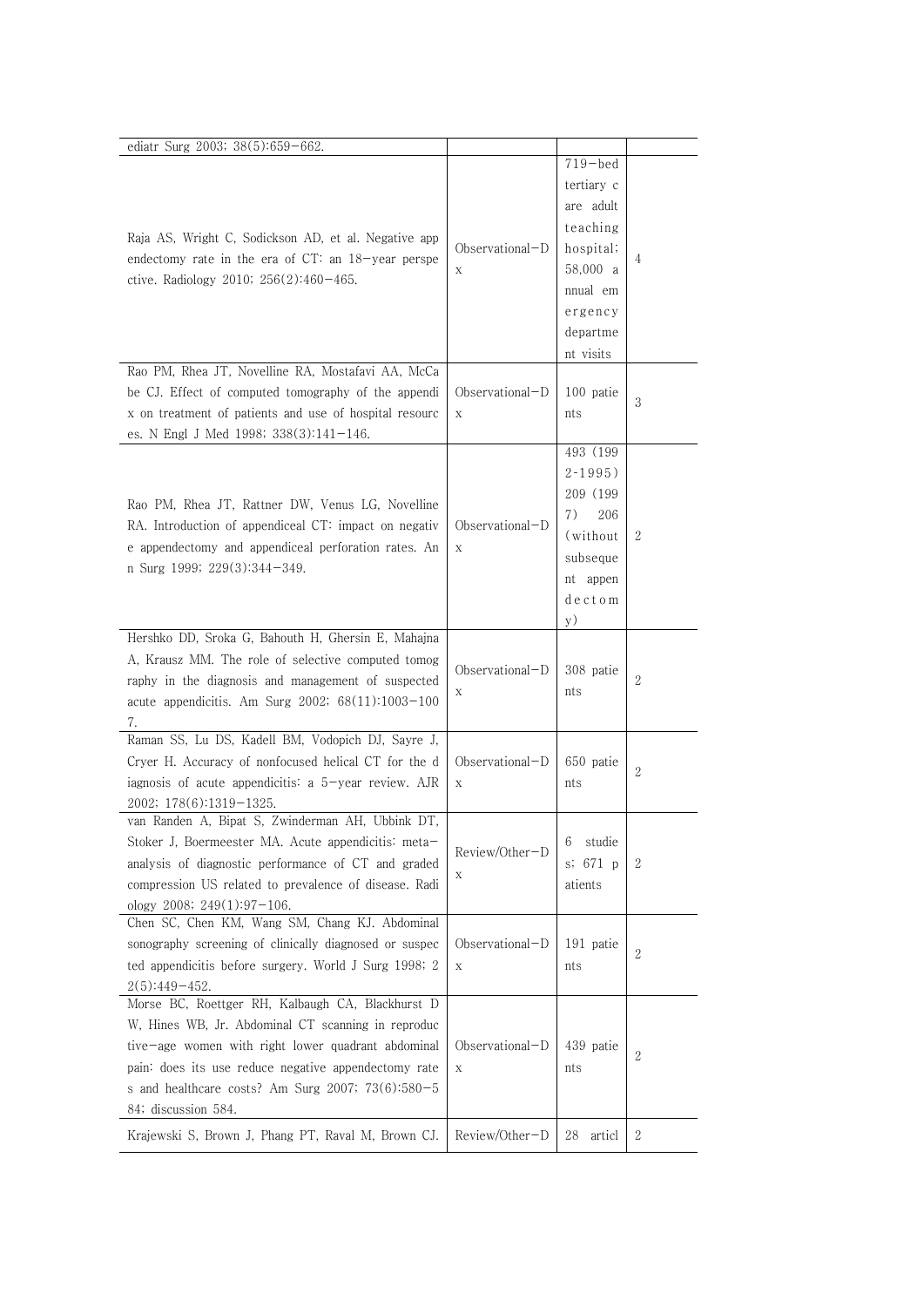| Impact of computed tomography of the abdomen on cl       |                                |             |                |
|----------------------------------------------------------|--------------------------------|-------------|----------------|
| inical outcomes in patients with acute right lower qua   |                                |             |                |
| drant pain: a meta-analysis. Can J Surg 2011; $54(1)$ :  | $\mathbf X$                    | es          |                |
| $43 - 53$ .                                              |                                |             |                |
| Coursey CA, Nelson RC, Patel MB, et al. Making the       |                                | 925 patie   |                |
| diagnosis of acute appendicitis: do more preoperative    | Observational-D                | nts; $526$  |                |
| CT scans mean fewer negative appendectomies? A 10        | $\mathbf X$                    | men, 399    | 2              |
| -year study. Radiology 2010; $254(2):460-468$ .          |                                | women       |                |
| Rybkin AV, Thoeni RF. Current concepts in imaging o      |                                |             |                |
| f appendicitis. Radiol Clin North Am 2007; 45(3):411     | Review/Other-D                 | N/A         | 2              |
| $-422$ , vii.                                            | Χ                              |             |                |
| Pooler BD, Lawrence EM, Pickhardt PJ. MDCT for su        |                                | 262 cons    |                |
| spected appendicitis in the elderly: diagnostic perform  | $Observational-D$              | ecutive a   |                |
| ance and patient outcome. Emerg Radiol 2012; $19(1)$ :   | $\mathbf X$                    | dult patie  | $\mathbf{2}$   |
| $27 - 33$ .                                              |                                | nts         |                |
| Toorenvliet BR, Wiersma F, Bakker RF, Merkus JW,         |                                |             |                |
| Breslau PJ, Hamming JF. Routine ultrasound and limit     | $Observational-D$              | 802 patie   | $\mathbf{2}$   |
| ed computed tomography for the diagnosis of acute ap     | $\mathbf X$                    | nts         |                |
| pendicitis. World J Surg 2010; 34(10):2278-2285.         |                                |             |                |
| Poortman P, Oostvogel HJ, Bosma E, et al. Improving      |                                |             |                |
| diagnosis of acute appendicitis: results of a diagnostic | Observational-D                | 151 patie   |                |
| pathway with standard use of ultrasonography followe     |                                |             | $\overline{2}$ |
| d by selective use of CT. J Am Coll Surg 2009; 208       | Χ                              | nts         |                |
| $(3):434-441.$                                           |                                |             |                |
| Poletti PA, Platon A, De Perrot T, et al. Acute appen    |                                |             |                |
| dicitis: prospective evaluation of a diagnostic algorith | Observational-D                | 183 cons    |                |
| m integrating ultrasound and low-dose CT to reduce       | Χ                              | ecutive p   | $\mathbf{2}$   |
| the need of standard CT. Eur Radiol $2011$ ; $21(12):25$ |                                | atients     |                |
| $58 - 2566$ .                                            |                                |             |                |
| Kim K, Kim YH, Kim SY, et al. Low-dose abdominal         | Experimental-D                 | 891 patie   |                |
| CT for evaluating suspected appendicitis. N Engl J M     | Χ                              | nts         | 1              |
| ed 2012; 366(17):1596-1605.                              |                                |             |                |
| Johnson PT, Horton KM, Kawamoto S, et al. MDCT f         |                                |             |                |
| or suspected appendicitis: effect of reconstruction sec  | Observational- $D$   212 patie |             |                |
| tion thickness on diagnostic accuracy, rate of appendic  | Х                              | nts         | 1              |
| eal visualization, and reader confidence using axial im  |                                |             |                |
| ages. AJR 2009; 192(4):893-901.                          |                                |             |                |
| Kim HC, Yang DM, Jin W, Park SJ. Added diagnostic        |                                |             |                |
| value of multiplanar reformation of multidetector CT d   | Review/Other-D                 | N/A         | 2              |
| ata in patients with suspected appendicitis. Radiograph  | Χ                              |             |                |
| ics $2008$ ; $28(2)$ :393-405; discussion $405-396$ .    |                                |             |                |
| Neville AM, Paulson EK. MDCT of acute appendicitis:      | Review/Other-D                 |             |                |
| value of coronal reformations. Abdom Imaging 2009;       | Χ                              | N/A         | 2              |
| $34(1):42-48.$                                           |                                |             |                |
| Lane MJ, Liu DM, Huynh MD, Jeffrey RB, Jr., Mindel       |                                | 300 cons    |                |
| zun RE, Katz DS. Suspected acute appendicitis: nonen     | Observational-D                | ecutive p   | 2              |
| hanced helical CT in 300 consecutive patients. Radiolo   | $\mathbf X$                    | atients     |                |
| gy 1999; 213(2):341-346.                                 |                                |             |                |
| Hlibczuk V, Dattaro JA, Jin Z, Falzon L, Brown MD.       | Review/Other-D                 | studie<br>7 | $\mathbf{2}$   |
| Diagnostic accuracy of noncontrast computed tomograp     | $\mathbf X$                    | s;<br>1,060 |                |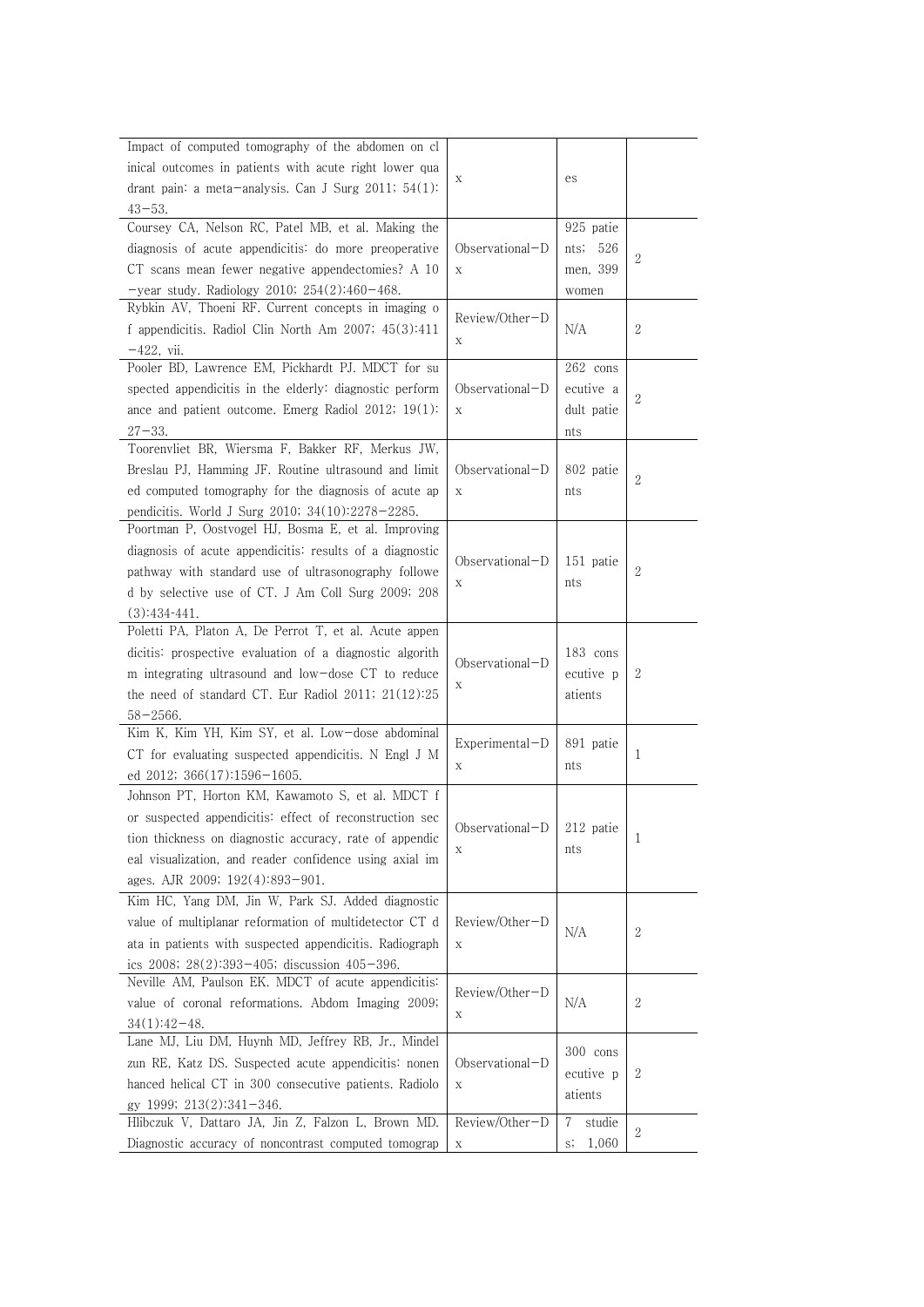| hy for appendicitis in adults: a systematic review. An                                                                                                                                                                                                                |                                | patients                                                                                                                                               |              |
|-----------------------------------------------------------------------------------------------------------------------------------------------------------------------------------------------------------------------------------------------------------------------|--------------------------------|--------------------------------------------------------------------------------------------------------------------------------------------------------|--------------|
| n Emerg Med 2010; 55(1):51-59 e51.                                                                                                                                                                                                                                    |                                |                                                                                                                                                        |              |
| Anderson SW, Soto JA, Lucey BC, et al. Abdominal 6<br>4-MDCT for suspected appendicitis: the use of oral a<br>nd IV contrast material versus IV contrast material on<br>ly. AJR 2009; 193(5):1282-1288.                                                               | Experimental-D<br>$\mathbf X$  | 303: 151<br>- Group<br>1: $64$ M<br>DCT wit<br>h oral an<br>d IV con<br>trast; 15<br>$2 - Group$<br>$2: 64-M$<br>DCT wit<br>h IV con<br>trast onl<br>У | $\mathbf{2}$ |
| Kepner AM, Bacasnot JV, Stahlman BA. Intravenous c<br>ontrast alone vs intravenous and oral contrast comput<br>ed tomography for the diagnosis of appendicitis in adu<br>lt ED patients. Am J Emerg Med 2012; 30(9):1765-<br>1773.                                    | $Experimental-D$<br>Χ          | 114 IV p<br>atients a<br>nd 113 I<br>V and or<br>al contra<br>st patien<br>ts                                                                          | $\mathbf{2}$ |
| Keyzer C, Cullus P, Tack D, De Maertelaer V, Bohy<br>P, Gevenois PA. MDCT for suspected acute appendicit<br>is in adults: impact of oral and IV contrast media at<br>standard-dose and simulated low-dose techniques. AJ<br>R 2009; 193(5):1272-1281.                 | Experimental-D<br>Χ            | 131 cons<br>ecutive p<br>atients                                                                                                                       |              |
| Pickhardt PJ, Lawrence EM, Pooler BD, Bruce RJ. Dia<br>gnostic performance of multidetector computed tomogr<br>aphy for suspected acute appendicitis. Ann Intern Me<br>d 2011; $154(12):789-796$ , W-291.                                                             | Observational-D<br>$\mathbf X$ | 2,871 ad<br>ults                                                                                                                                       | $\sqrt{2}$   |
| Barger RL, Jr., Nandalur KR. Diagnostic performance<br>of magnetic resonance imaging in the detection of app<br>endicitis in adults: a meta-analysis. Acad Radiol 201<br>$0; 17(10):1211-1216.$                                                                       | Review/Other-D<br>Χ            | 8<br>article<br>s; 363 to<br>tal patien<br>ts                                                                                                          | $\mathbf{2}$ |
| Cobben L, Groot I, Kingma L, Coerkamp E, Puylaert<br>J, Blickman J. A simple MRI protocol in patients with<br>clinically suspected appendicitis: results in 138 patient<br>s and effect on outcome of appendectomy. Eur Radiol<br>$2009; 19(5):1175-1183.$            | Observational-D<br>Χ           | 138 patie<br>nts                                                                                                                                       | 2            |
| Heverhagen JT, Pfestroff K, Heverhagen AE, Klose K<br>J, Kessler K, Sitter H. Diagnostic accuracy of magneti<br>c resonance imaging: a prospective evaluation of patie<br>nts with suspected appendicitis (diamond). J Magn Re<br>son Imaging 2012; $35(3):617-623$ . | Observational-D<br>Χ           | 52 patien<br>ts                                                                                                                                        | 2            |
| Terasawa T, Blackmore CC, Bent S, Kohlwes RJ. Sys<br>tematic review: computed tomography and ultrasonogr<br>aphy to detect acute appendicitis in adults and adoles<br>cents. Ann Intern Med 2004; 141(7):537-546.                                                     | Review/Other-D<br>Χ            | 12 CT st<br>udies and<br>14 US st<br>udies                                                                                                             | 2            |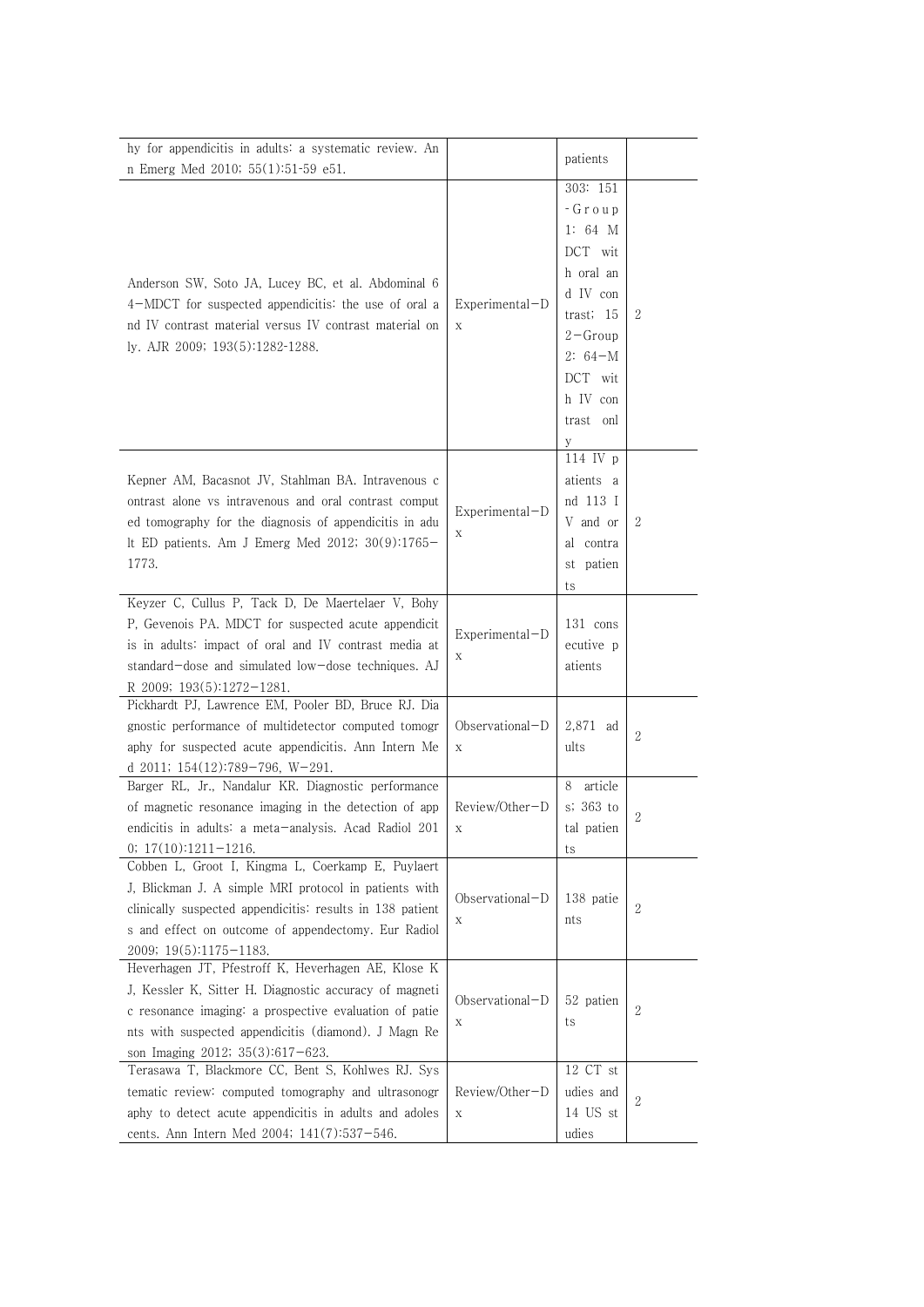| children:<br>$(26$ studi<br>es, 9,356<br>Doria AS, Moineddin R, Kellenberger CJ, et al. US or<br>Review/Other-D<br>patients);<br>2<br>CT for Diagnosis of Appendicitis in children and Adult<br>Adults<br>Χ<br>s? A Meta-Analysis. Radiology 2006; $241(1):83-94$ .<br>$(31$ studi<br>es, 4,341<br>patients)<br>Baldisserotto M, Marchiori E. Accuracy of noncompres<br>sive sonography of children with appendicitis accordin<br>Observational-D<br>425 patie<br>3<br>g to the potential positions of the appendix. AJR 200<br>X<br>nts<br>$0; 175(5):1387-1392.$<br>Hahn HB, Hoepner FU, Kalle T, et al. Sonography of<br>Observational-D<br>3,859 chi<br>2<br>acute appendicitis in children: 7 years experience. Pe<br>ldren<br>Χ<br>diatr Radiol 1998; 28(3):147-151.<br>Lessin MS, Chan M, Catallozzi M, et al. Selective use<br>$Observational-D$<br>215 child<br>2<br>of ultrasonography for acute appendicitis in children.<br>$\mathbf X$<br>ren<br>Am J Surg 1999; 177(3):193-196.<br>Schulte B, Beyer D, Kaiser C, Horsch S, Wiater A. U<br>Itrasonography in suspected acute appendicitis in child<br>$Observational-D$<br>1,285 chi<br>2<br>hood-report of 1285 cases. Eur J Ultrasound 1998; 8<br>ldren<br>X<br>$(3):177-182.$<br>Krishnamoorthi R, Ramarajan N, Wang NE, et al. Effe<br>ctiveness of a staged US and CT protocol for the dia<br>Observational-D<br>631 patie<br>2<br>gnosis of pediatric appendicitis: reducing radiation exp<br>nts<br>Х<br>osure in the age of ALARA. Radiology $2011$ ; $259(1)$ :<br>$231 - 239.$<br>Bachur RG, Hennelly K, Callahan MJ, Monuteaux MC.<br>Observational-D<br>Advanced radiologic imaging for pediatric appendicitis,<br>55,238 c<br>2<br>2005-2009: trends and outcomes. J Pediatr 2012; 160<br>hildren<br>X<br>$(6):1034-1038.$<br>Kim YJ, Kim JE, Kim HS, Hwang HY. MDCT with co<br>ronal reconstruction: clinical benefit in evaluation of s<br>Observational-D<br>61 patien |
|-----------------------------------------------------------------------------------------------------------------------------------------------------------------------------------------------------------------------------------------------------------------------------------------------------------------------------------------------------------------------------------------------------------------------------------------------------------------------------------------------------------------------------------------------------------------------------------------------------------------------------------------------------------------------------------------------------------------------------------------------------------------------------------------------------------------------------------------------------------------------------------------------------------------------------------------------------------------------------------------------------------------------------------------------------------------------------------------------------------------------------------------------------------------------------------------------------------------------------------------------------------------------------------------------------------------------------------------------------------------------------------------------------------------------------------------------------------------------------------------------------------------------------------------------------------------------------------------------------------------------------------------------------------------------------------------------------------------------------------------------------------------------------------------------------------------------------------------------------------------------------------------------------------------------------------------------------|
|                                                                                                                                                                                                                                                                                                                                                                                                                                                                                                                                                                                                                                                                                                                                                                                                                                                                                                                                                                                                                                                                                                                                                                                                                                                                                                                                                                                                                                                                                                                                                                                                                                                                                                                                                                                                                                                                                                                                                     |
|                                                                                                                                                                                                                                                                                                                                                                                                                                                                                                                                                                                                                                                                                                                                                                                                                                                                                                                                                                                                                                                                                                                                                                                                                                                                                                                                                                                                                                                                                                                                                                                                                                                                                                                                                                                                                                                                                                                                                     |
|                                                                                                                                                                                                                                                                                                                                                                                                                                                                                                                                                                                                                                                                                                                                                                                                                                                                                                                                                                                                                                                                                                                                                                                                                                                                                                                                                                                                                                                                                                                                                                                                                                                                                                                                                                                                                                                                                                                                                     |
|                                                                                                                                                                                                                                                                                                                                                                                                                                                                                                                                                                                                                                                                                                                                                                                                                                                                                                                                                                                                                                                                                                                                                                                                                                                                                                                                                                                                                                                                                                                                                                                                                                                                                                                                                                                                                                                                                                                                                     |
|                                                                                                                                                                                                                                                                                                                                                                                                                                                                                                                                                                                                                                                                                                                                                                                                                                                                                                                                                                                                                                                                                                                                                                                                                                                                                                                                                                                                                                                                                                                                                                                                                                                                                                                                                                                                                                                                                                                                                     |
|                                                                                                                                                                                                                                                                                                                                                                                                                                                                                                                                                                                                                                                                                                                                                                                                                                                                                                                                                                                                                                                                                                                                                                                                                                                                                                                                                                                                                                                                                                                                                                                                                                                                                                                                                                                                                                                                                                                                                     |
|                                                                                                                                                                                                                                                                                                                                                                                                                                                                                                                                                                                                                                                                                                                                                                                                                                                                                                                                                                                                                                                                                                                                                                                                                                                                                                                                                                                                                                                                                                                                                                                                                                                                                                                                                                                                                                                                                                                                                     |
|                                                                                                                                                                                                                                                                                                                                                                                                                                                                                                                                                                                                                                                                                                                                                                                                                                                                                                                                                                                                                                                                                                                                                                                                                                                                                                                                                                                                                                                                                                                                                                                                                                                                                                                                                                                                                                                                                                                                                     |
|                                                                                                                                                                                                                                                                                                                                                                                                                                                                                                                                                                                                                                                                                                                                                                                                                                                                                                                                                                                                                                                                                                                                                                                                                                                                                                                                                                                                                                                                                                                                                                                                                                                                                                                                                                                                                                                                                                                                                     |
|                                                                                                                                                                                                                                                                                                                                                                                                                                                                                                                                                                                                                                                                                                                                                                                                                                                                                                                                                                                                                                                                                                                                                                                                                                                                                                                                                                                                                                                                                                                                                                                                                                                                                                                                                                                                                                                                                                                                                     |
|                                                                                                                                                                                                                                                                                                                                                                                                                                                                                                                                                                                                                                                                                                                                                                                                                                                                                                                                                                                                                                                                                                                                                                                                                                                                                                                                                                                                                                                                                                                                                                                                                                                                                                                                                                                                                                                                                                                                                     |
|                                                                                                                                                                                                                                                                                                                                                                                                                                                                                                                                                                                                                                                                                                                                                                                                                                                                                                                                                                                                                                                                                                                                                                                                                                                                                                                                                                                                                                                                                                                                                                                                                                                                                                                                                                                                                                                                                                                                                     |
|                                                                                                                                                                                                                                                                                                                                                                                                                                                                                                                                                                                                                                                                                                                                                                                                                                                                                                                                                                                                                                                                                                                                                                                                                                                                                                                                                                                                                                                                                                                                                                                                                                                                                                                                                                                                                                                                                                                                                     |
|                                                                                                                                                                                                                                                                                                                                                                                                                                                                                                                                                                                                                                                                                                                                                                                                                                                                                                                                                                                                                                                                                                                                                                                                                                                                                                                                                                                                                                                                                                                                                                                                                                                                                                                                                                                                                                                                                                                                                     |
|                                                                                                                                                                                                                                                                                                                                                                                                                                                                                                                                                                                                                                                                                                                                                                                                                                                                                                                                                                                                                                                                                                                                                                                                                                                                                                                                                                                                                                                                                                                                                                                                                                                                                                                                                                                                                                                                                                                                                     |
|                                                                                                                                                                                                                                                                                                                                                                                                                                                                                                                                                                                                                                                                                                                                                                                                                                                                                                                                                                                                                                                                                                                                                                                                                                                                                                                                                                                                                                                                                                                                                                                                                                                                                                                                                                                                                                                                                                                                                     |
|                                                                                                                                                                                                                                                                                                                                                                                                                                                                                                                                                                                                                                                                                                                                                                                                                                                                                                                                                                                                                                                                                                                                                                                                                                                                                                                                                                                                                                                                                                                                                                                                                                                                                                                                                                                                                                                                                                                                                     |
|                                                                                                                                                                                                                                                                                                                                                                                                                                                                                                                                                                                                                                                                                                                                                                                                                                                                                                                                                                                                                                                                                                                                                                                                                                                                                                                                                                                                                                                                                                                                                                                                                                                                                                                                                                                                                                                                                                                                                     |
|                                                                                                                                                                                                                                                                                                                                                                                                                                                                                                                                                                                                                                                                                                                                                                                                                                                                                                                                                                                                                                                                                                                                                                                                                                                                                                                                                                                                                                                                                                                                                                                                                                                                                                                                                                                                                                                                                                                                                     |
|                                                                                                                                                                                                                                                                                                                                                                                                                                                                                                                                                                                                                                                                                                                                                                                                                                                                                                                                                                                                                                                                                                                                                                                                                                                                                                                                                                                                                                                                                                                                                                                                                                                                                                                                                                                                                                                                                                                                                     |
|                                                                                                                                                                                                                                                                                                                                                                                                                                                                                                                                                                                                                                                                                                                                                                                                                                                                                                                                                                                                                                                                                                                                                                                                                                                                                                                                                                                                                                                                                                                                                                                                                                                                                                                                                                                                                                                                                                                                                     |
|                                                                                                                                                                                                                                                                                                                                                                                                                                                                                                                                                                                                                                                                                                                                                                                                                                                                                                                                                                                                                                                                                                                                                                                                                                                                                                                                                                                                                                                                                                                                                                                                                                                                                                                                                                                                                                                                                                                                                     |
|                                                                                                                                                                                                                                                                                                                                                                                                                                                                                                                                                                                                                                                                                                                                                                                                                                                                                                                                                                                                                                                                                                                                                                                                                                                                                                                                                                                                                                                                                                                                                                                                                                                                                                                                                                                                                                                                                                                                                     |
|                                                                                                                                                                                                                                                                                                                                                                                                                                                                                                                                                                                                                                                                                                                                                                                                                                                                                                                                                                                                                                                                                                                                                                                                                                                                                                                                                                                                                                                                                                                                                                                                                                                                                                                                                                                                                                                                                                                                                     |
|                                                                                                                                                                                                                                                                                                                                                                                                                                                                                                                                                                                                                                                                                                                                                                                                                                                                                                                                                                                                                                                                                                                                                                                                                                                                                                                                                                                                                                                                                                                                                                                                                                                                                                                                                                                                                                                                                                                                                     |
|                                                                                                                                                                                                                                                                                                                                                                                                                                                                                                                                                                                                                                                                                                                                                                                                                                                                                                                                                                                                                                                                                                                                                                                                                                                                                                                                                                                                                                                                                                                                                                                                                                                                                                                                                                                                                                                                                                                                                     |
|                                                                                                                                                                                                                                                                                                                                                                                                                                                                                                                                                                                                                                                                                                                                                                                                                                                                                                                                                                                                                                                                                                                                                                                                                                                                                                                                                                                                                                                                                                                                                                                                                                                                                                                                                                                                                                                                                                                                                     |
|                                                                                                                                                                                                                                                                                                                                                                                                                                                                                                                                                                                                                                                                                                                                                                                                                                                                                                                                                                                                                                                                                                                                                                                                                                                                                                                                                                                                                                                                                                                                                                                                                                                                                                                                                                                                                                                                                                                                                     |
|                                                                                                                                                                                                                                                                                                                                                                                                                                                                                                                                                                                                                                                                                                                                                                                                                                                                                                                                                                                                                                                                                                                                                                                                                                                                                                                                                                                                                                                                                                                                                                                                                                                                                                                                                                                                                                                                                                                                                     |
|                                                                                                                                                                                                                                                                                                                                                                                                                                                                                                                                                                                                                                                                                                                                                                                                                                                                                                                                                                                                                                                                                                                                                                                                                                                                                                                                                                                                                                                                                                                                                                                                                                                                                                                                                                                                                                                                                                                                                     |
|                                                                                                                                                                                                                                                                                                                                                                                                                                                                                                                                                                                                                                                                                                                                                                                                                                                                                                                                                                                                                                                                                                                                                                                                                                                                                                                                                                                                                                                                                                                                                                                                                                                                                                                                                                                                                                                                                                                                                     |
|                                                                                                                                                                                                                                                                                                                                                                                                                                                                                                                                                                                                                                                                                                                                                                                                                                                                                                                                                                                                                                                                                                                                                                                                                                                                                                                                                                                                                                                                                                                                                                                                                                                                                                                                                                                                                                                                                                                                                     |
|                                                                                                                                                                                                                                                                                                                                                                                                                                                                                                                                                                                                                                                                                                                                                                                                                                                                                                                                                                                                                                                                                                                                                                                                                                                                                                                                                                                                                                                                                                                                                                                                                                                                                                                                                                                                                                                                                                                                                     |
| uspected acute appendicitis in pediatric patients. AJR<br>Χ<br>ts                                                                                                                                                                                                                                                                                                                                                                                                                                                                                                                                                                                                                                                                                                                                                                                                                                                                                                                                                                                                                                                                                                                                                                                                                                                                                                                                                                                                                                                                                                                                                                                                                                                                                                                                                                                                                                                                                   |
| 2009; 192(1):150-152.                                                                                                                                                                                                                                                                                                                                                                                                                                                                                                                                                                                                                                                                                                                                                                                                                                                                                                                                                                                                                                                                                                                                                                                                                                                                                                                                                                                                                                                                                                                                                                                                                                                                                                                                                                                                                                                                                                                               |
| Johnson AK, Filippi CG, Andrews T, et al. Ultrafast 3                                                                                                                                                                                                                                                                                                                                                                                                                                                                                                                                                                                                                                                                                                                                                                                                                                                                                                                                                                                                                                                                                                                                                                                                                                                                                                                                                                                                                                                                                                                                                                                                                                                                                                                                                                                                                                                                                               |
| $-T$ MRI in the evaluation of children with acute lowe<br>Observational-D<br>42 patien                                                                                                                                                                                                                                                                                                                                                                                                                                                                                                                                                                                                                                                                                                                                                                                                                                                                                                                                                                                                                                                                                                                                                                                                                                                                                                                                                                                                                                                                                                                                                                                                                                                                                                                                                                                                                                                              |
| 1<br>r abdominal pain for the detection of appendicitis. AJ                                                                                                                                                                                                                                                                                                                                                                                                                                                                                                                                                                                                                                                                                                                                                                                                                                                                                                                                                                                                                                                                                                                                                                                                                                                                                                                                                                                                                                                                                                                                                                                                                                                                                                                                                                                                                                                                                         |
| X<br>ts                                                                                                                                                                                                                                                                                                                                                                                                                                                                                                                                                                                                                                                                                                                                                                                                                                                                                                                                                                                                                                                                                                                                                                                                                                                                                                                                                                                                                                                                                                                                                                                                                                                                                                                                                                                                                                                                                                                                             |
| R 2012; 198(6):1424-1430.<br>Moore MM, Gustas CN, Choudhary AK, et al. MRI fo                                                                                                                                                                                                                                                                                                                                                                                                                                                                                                                                                                                                                                                                                                                                                                                                                                                                                                                                                                                                                                                                                                                                                                                                                                                                                                                                                                                                                                                                                                                                                                                                                                                                                                                                                                                                                                                                       |
| Observational-D<br>208 child                                                                                                                                                                                                                                                                                                                                                                                                                                                                                                                                                                                                                                                                                                                                                                                                                                                                                                                                                                                                                                                                                                                                                                                                                                                                                                                                                                                                                                                                                                                                                                                                                                                                                                                                                                                                                                                                                                                        |
| r clinically suspected pediatric appendicitis: an implem<br>2                                                                                                                                                                                                                                                                                                                                                                                                                                                                                                                                                                                                                                                                                                                                                                                                                                                                                                                                                                                                                                                                                                                                                                                                                                                                                                                                                                                                                                                                                                                                                                                                                                                                                                                                                                                                                                                                                       |
| ented program. Pediatr Radiol 2012; 42(9):1056-106<br>X<br>ren                                                                                                                                                                                                                                                                                                                                                                                                                                                                                                                                                                                                                                                                                                                                                                                                                                                                                                                                                                                                                                                                                                                                                                                                                                                                                                                                                                                                                                                                                                                                                                                                                                                                                                                                                                                                                                                                                      |
| 3.                                                                                                                                                                                                                                                                                                                                                                                                                                                                                                                                                                                                                                                                                                                                                                                                                                                                                                                                                                                                                                                                                                                                                                                                                                                                                                                                                                                                                                                                                                                                                                                                                                                                                                                                                                                                                                                                                                                                                  |
| Lim HK, Bae SH, Seo GS. Diagnosis of acute appendi<br>Observational-D<br>45 patien                                                                                                                                                                                                                                                                                                                                                                                                                                                                                                                                                                                                                                                                                                                                                                                                                                                                                                                                                                                                                                                                                                                                                                                                                                                                                                                                                                                                                                                                                                                                                                                                                                                                                                                                                                                                                                                                  |
| 2<br>citis in pregnant women: value of sonography. AJR 19<br>ts<br>Х                                                                                                                                                                                                                                                                                                                                                                                                                                                                                                                                                                                                                                                                                                                                                                                                                                                                                                                                                                                                                                                                                                                                                                                                                                                                                                                                                                                                                                                                                                                                                                                                                                                                                                                                                                                                                                                                                |
| $92; 159(3):539-542.$                                                                                                                                                                                                                                                                                                                                                                                                                                                                                                                                                                                                                                                                                                                                                                                                                                                                                                                                                                                                                                                                                                                                                                                                                                                                                                                                                                                                                                                                                                                                                                                                                                                                                                                                                                                                                                                                                                                               |
| Lazarus E, Mayo-Smith WW, Mainiero MB, Spencer                                                                                                                                                                                                                                                                                                                                                                                                                                                                                                                                                                                                                                                                                                                                                                                                                                                                                                                                                                                                                                                                                                                                                                                                                                                                                                                                                                                                                                                                                                                                                                                                                                                                                                                                                                                                                                                                                                      |
| PK. CT in the evaluation of nontraumatic abdominal p<br>Observational-D<br>78 patien<br>2                                                                                                                                                                                                                                                                                                                                                                                                                                                                                                                                                                                                                                                                                                                                                                                                                                                                                                                                                                                                                                                                                                                                                                                                                                                                                                                                                                                                                                                                                                                                                                                                                                                                                                                                                                                                                                                           |
| ain in pregnant women. Radiology 2007; $244(3):784-$<br>X<br>ts                                                                                                                                                                                                                                                                                                                                                                                                                                                                                                                                                                                                                                                                                                                                                                                                                                                                                                                                                                                                                                                                                                                                                                                                                                                                                                                                                                                                                                                                                                                                                                                                                                                                                                                                                                                                                                                                                     |
| 790.                                                                                                                                                                                                                                                                                                                                                                                                                                                                                                                                                                                                                                                                                                                                                                                                                                                                                                                                                                                                                                                                                                                                                                                                                                                                                                                                                                                                                                                                                                                                                                                                                                                                                                                                                                                                                                                                                                                                                |